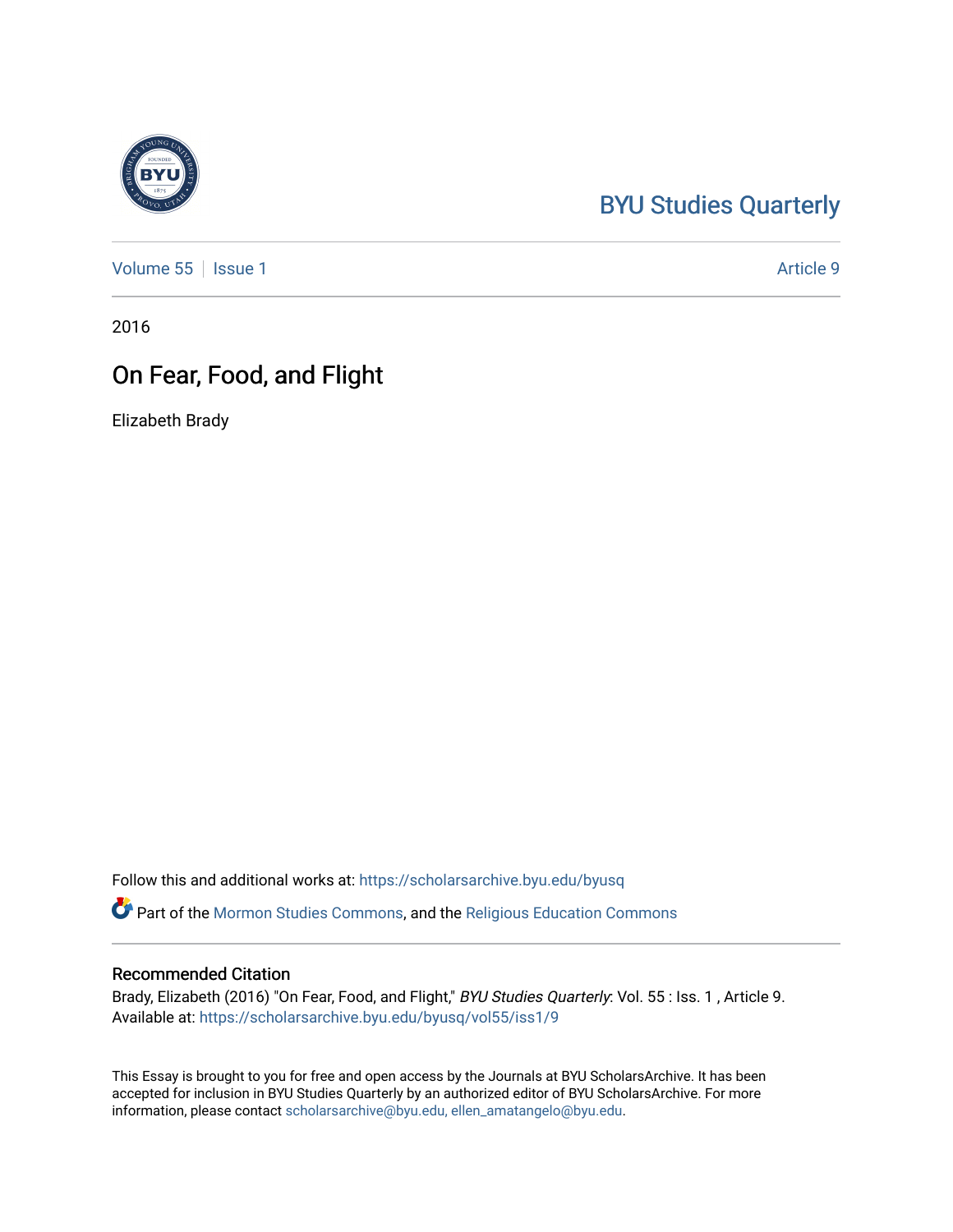## **On Fear, Food, and Flight**

*Elizabeth Brady*

 $\prod$ 'm having trouble eating.<br>This isn't a new deve This isn't a new development. I've always struggled against the monotony of eating a dish long enough to fill me up. The heel of a sandwich, one last heap of spaghetti, and milky dregs of soup repel me. But every so often this repulsion envelops me, and I can't force myself to eat much for days, sometimes longer. This time around, my revulsion is reborn with a new face: I cannot stomach sweet things.

Saying I have a sweet tooth is a sad understatement. At any moment, I could happily accept a cookie, donut, or other pastry. And I've always had a high tolerance; when my friends deny themselves a second helping, I'm dishing a fourth.

Lately, however, I'm stuck. I can't eat sweets. Yesterday, I was offered a piece of cake, and instead of taking a large center portion, I took a quarter of a serving out of politeness, coaxing myself through birdlike mouthfuls. Most people would probably see this as a good thing: instead of spreading lima beans around my plate to make it appear as if I've eaten most of the helping, I'm pushing bits of chocolate cake to the corners of a party plate.

I don't feel at all myself.

Crohn's disease is a major culprit in my tempestuous relationships with food. An autoimmune disorder of the digestive system, Crohn's has often come between me and my desires for food—both with these bouts of general nausea and with precise intolerances. After eight years with

 $\sim$ 

*BYU Studies Quarterly 55, no. 1 (2016)* 65

Published by BYU ScholarsArchive, 2016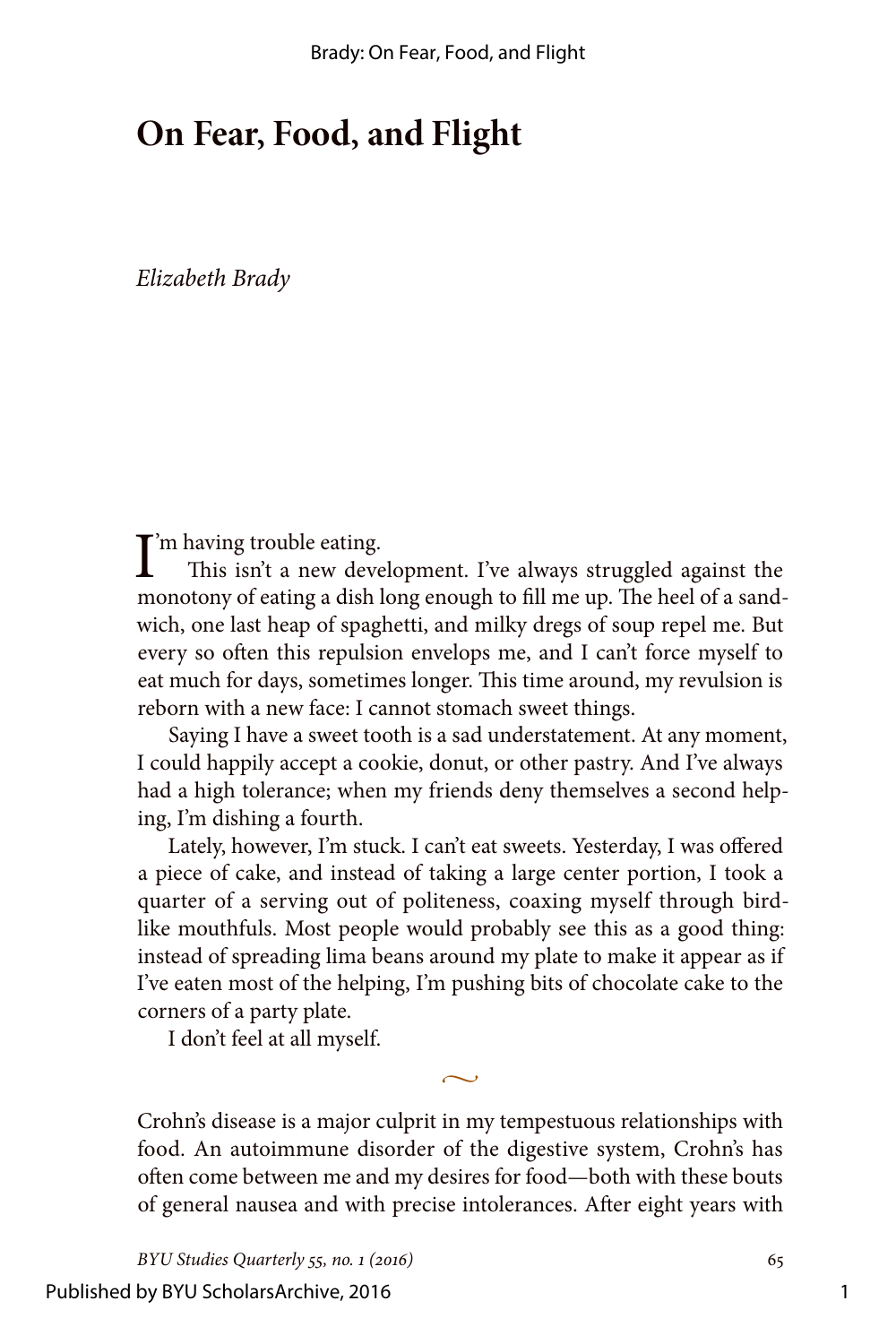the diagnosis and twelve years with symptoms, I am aware of the jealous nature of Crohn's disease. One day I enjoy lavish Italian food; the next week I'll eat marinara sauce and curse the unrelenting acid reflux. I stay away from milk and ice cream, but cheese and Yoplait yogurt are permissible. I really shouldn't eat sugar on an empty stomach, but if I first eat chicken and vegetables, my stomach will tolerate impressive helpings of dessert.

Generally, though, my stomach is relatively stable if I follow my selftaught tricks. But there is one wild card in all of this: stress. My symptoms are highly correlated with my stress levels—which are often hard for me to detect. When I am stressed, I hold it in my body: my shoulders knot, my jaw tenses, and my stomach revolts with its varied arsenal. During the majority of this process, I don't *think* I'm stressed, but my body knows better.

Only this year, I decided to be proactive: I've turned to yoga to help maintain balance and prevent a stress overdose. Over the summer I completed an intensive yoga training course at a local studio. For six weeks, five hours per day, five days each week, I practiced yoga, learned about yoga, talked about yoga. I figured, as a stress-reducing exercise with a focus on connecting mind, body, and spirit, yoga would help keep my stress in check and thus reduce the symptoms of my Crohn's disease, preventing major flare-ups and allowing more flexibility in my life.

 $\sim$ 

From the beginning, James and I were a natural fit. On our first date, we ate Thai food, the conversation easy, pleasing. His smile was shy but frequent, and he laughed like children do: loud, long, and infectious. Joyous and far-reaching, it seeped into my chest, warm and rich as caramel. We stayed at our table in the back until after the restaurant had closed, only then noticing the weary and pointed looks of the last waitress, who had by then cleared all the other tables. This was just before Christmas, the finals week of a particularly hellish semester for me, and I was leaving for home in three days. We walked outside. James helped me with my coat and snow fell quietly, white glitter in our hair and lashes. He handed me the tall box of my leftover pad Thai. Would you maybe have time to see me again before you leave? he asked. Yes, absolutely. Of course.

For two weeks, I have experienced a state of near-constant nausea. Sweets are especially offensive, but most foods are now nearly inedible.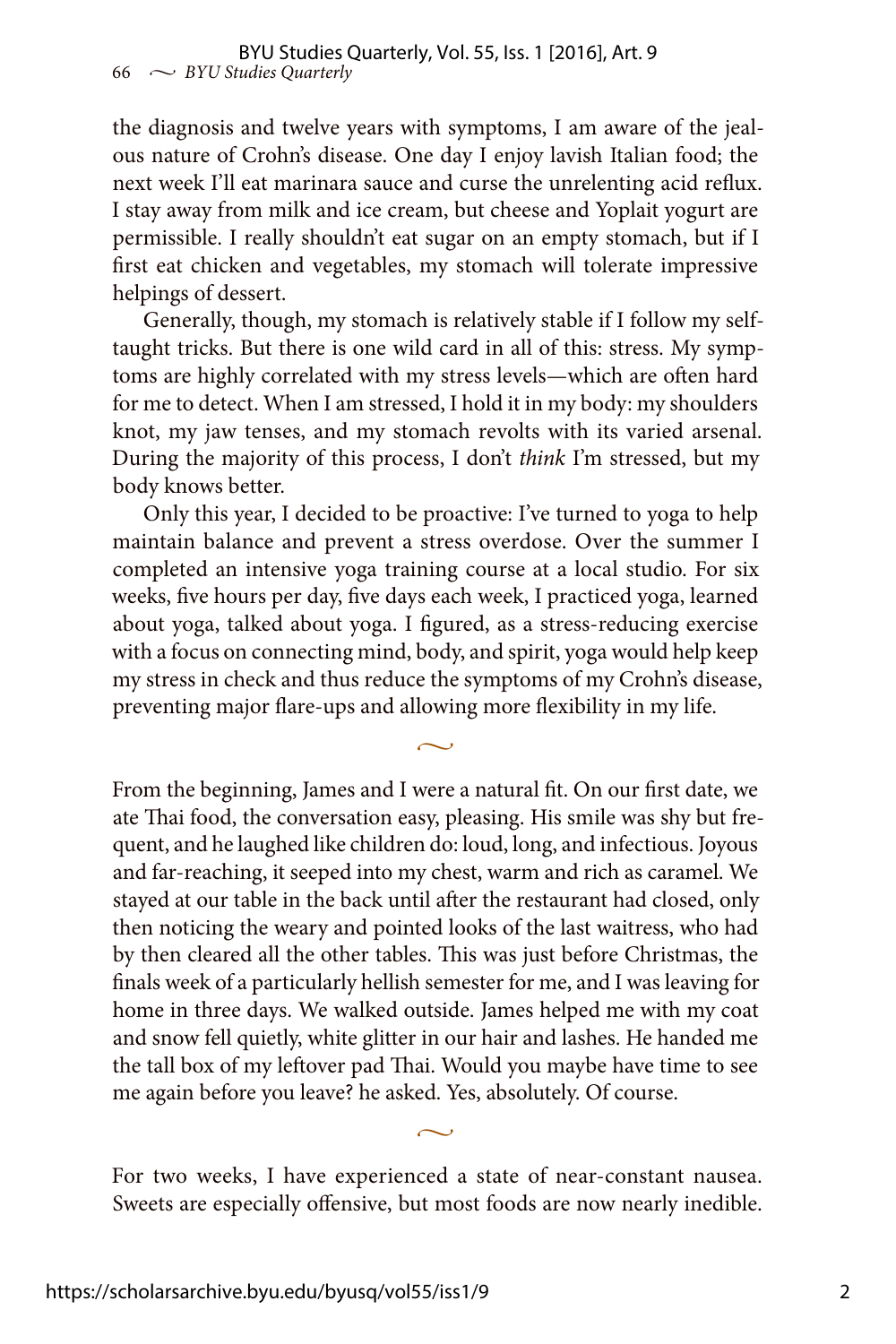Eating a hearty meal of protein and vegetables normally tamps down the nausea, but I'm too far into the cycle: in order to appease the nausea, I need to eat. But when I do eat, or even feel like eating, the nausea becomes urgent. I don't eat; I'm nauseated. I'm nauseated; I don't eat.

 $\sim$ 

If I were the kind of person who believed in love at first sight, or even the destiny of two people belonging together, I would say that about James and me. After that first date, being together felt like a given. We quickly fell into each other's lives, every night a movie night, every evening together. We talked about everything, sitting side by side at our favorite restaurants, or cooking elaborate meals together. He was better with vegetables; I was better with main dishes. Friends and even acquaintances commented on how we have the same smile, the same eyes. Same glasses and hair. We fit.

Everything sounds so meant to be, so sickeningly cute, so trite, cliché. And it is. But it was new to us. And we were never afraid, didn't think it would ever be any different, not really.

 $\sim$ 

The weightlessness of inversions and the ability to stand without feet earned inversions the term *flight*. One blogger for *Yoga Journal* describes the unique practice this way: "Inversions set yoga apart from other physical disciplines: Psychologically, they allow us to see things from an alternate perspective. Emotionally, they guide the energy of the pelvis (the energy of creation and personal power) toward the heart center, enabling self-exploration and inner growth. Physically, they stimulate the immune and endocrine systems, thereby invigorating and nourishing the brain and the organs. When done correctly, inversions also release tension in the neck and the spine."1

 In Ashtanga yoga, inversions are performed near the end of every practice. And so I discovered my inability to fly. Every day during practice I got myself in position, focused on applying the correct principles of preparation, and attempted to go upside-down. I kicked a leg up again and again, and wore myself out. Sometimes in desperation I overkicked, propelling the weight of my body too far over my shaking

<sup>1.</sup> Aadil Palkhivala, "Do You Have a Royal Fear of Inversions?" *Yoga Journal,* August 28, 2007, http://www.yogajournal.com/article/beginners/strike-a -royal-pose/.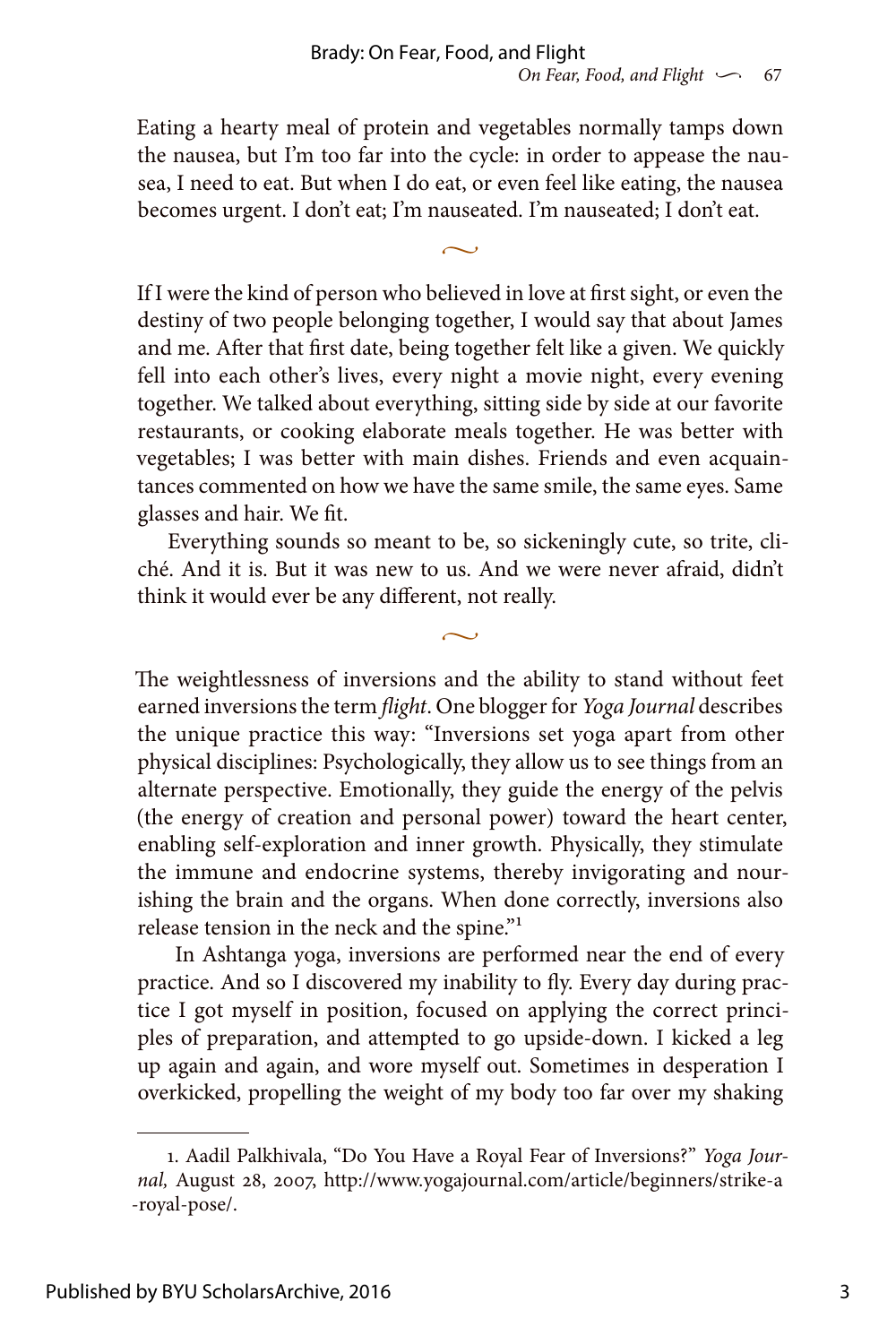arms. I fell often. One arm would give out and I'd fall to the side, or I fell back toward the mat if I didn't kick up hard enough. Day after day I sat back on my heels, red-faced after a handful of failed attempts, and watched the other students balance steadily on their hands or forearms. They looked serene. Long and vulnerable as carrots about to be pulled, as grounded as willows.

 $\sim$ 

Over the same summer that I tried to fly in yoga, James drifted with depression. He told me he had always struggled with the illness; it came and went, and he never took any medicine for it, sure he could work through it on his own. I knew he was going through a particularly rough patch, and it was hard for us both. We felt a new hesitancy, a little bit of distance, and a lot of desperation, fear. We ordered more take-out, and dinners were quieter. We used to interrupt each other in our excitement to talk, his laughter pealing often; now we asked each other, What are you thinking? But the answer was usually nothing. Even in this, I couldn't guess what would come next. An end. A fall. This time, with nothing to catch me.

 $\sim$ 

No one understood why I couldn't stick an inversion. I am naturally strong, relatively, and didn't shy away from trying. It's common for beginners to feel afraid of flying; it's very unnerving to be upside-down, and that makes it feel unsafe or frightening. I mentally surveyed the common points of resistance, wondering if I could find my hang-up. Am I afraid I'm too weak, that my arms aren't strong enough to support my body? No, my arms are uncharacteristically strong for a girl, and my body weighs only 100 pounds. Do I experience any pain? Not when I focus on correct form. Am I afraid I'll fall? Maybe. But that also doesn't seem likely because I am not really afraid of pain—I've always played sports and sustained plenty of injuries, none of which made me afraid to play or afraid to get hurt.

I was stumped. My instructor offered help every way she knew how, including strategies to fall in a safe way. She said, "Most people who are afraid of flight just don't know how to catch themselves if they fall." She taught me how to adjust my hands if I feel my feet falling over my head: simply walk one hand to a 45-degree angle from the other. This will turn the body and allow a foot to swing down safely. I mastered the technique in minutes. Perhaps I wasn't afraid of the fall after all.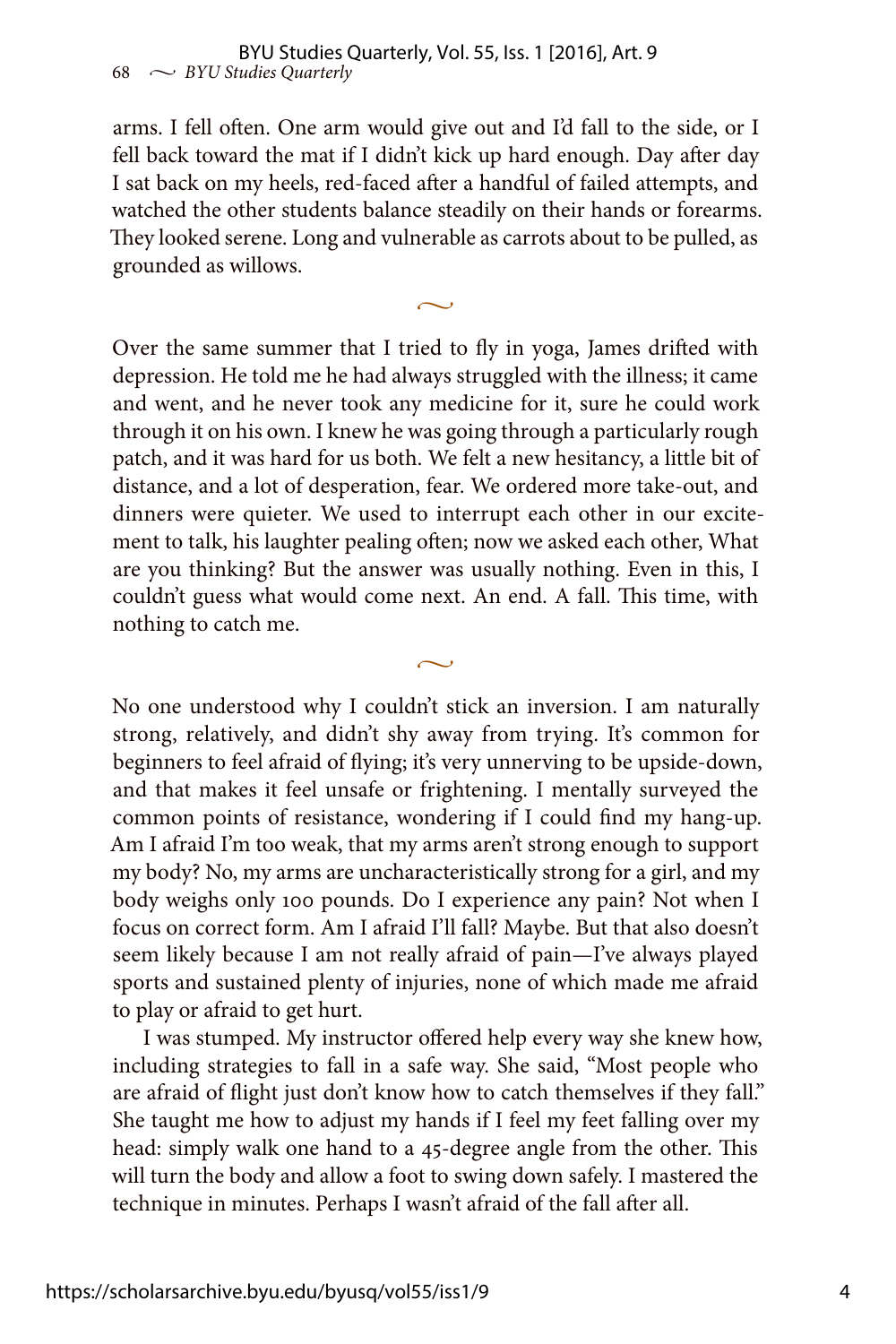I trick myself into eating. I distract myself with reading, eat as I'm walking somewhere, eat only my favorites, try not to eat alone or it likely devolves into attempts more than success. I have conversations with myself about the food I'm trying to eat. Just take one more bite. You're doing well! You need to have something in your stomach. This is the only way you'll feel better. And this is precisely when it hits me I'm eating, and I'm overwhelmed with the foodiness. I can smell nothing but its potency. The taste amplifies and ricochets in the cavern of my mouth until it feels as though the food were there when it is not. I force another bite. Sounds fade until I can only hear eating: my teeth and cheeks struggling to corral the mouthful, but saliva has fled and I cannot adequately moisten it, so the bite lolls around in my mouth like a mound of dough rolling with a hook. My ears ring. Nausea rushes me, and I have to stand or sit very still until I can lie down. I have too many simultaneous needs: get away from the food; don't move; rinse my mouth; don't move; throw up; keep it down or it's all for nothing. My right hand claps my mouth, left hand nestles into the space just below my right clavicle. This is the feeling of comfort to me. I don't hold my stomach. The sensation is too much.

 $\sim$ 

I couldn't believe what James was telling me; it didn't seem real. He left after the break-up conversation, but I didn't really believe that was it. We had always been so sure. Always. I went to his house the next day, but his eyes were empty, and he didn't smile, hardly wanted to talk. I went to see him the next week, but nothing had changed. I rejected the idea of an ending, finality, and my body rejected food.

 $\sim$ 

Most people think the moments or hours before falling asleep, alone, after a break-up are the worst. Not for me. It was the mornings. I'd wake up, after escaping my life for a few hours in sleep, foggy and forgetful, then awareness would rush at me in waves. Morning after morning, memory after memory, waves.

Nausea is typically described as waves. I think of the beach, the crashing waves, the pull of the undertow, the fact that waves never stop. Crash and pull. Crash. Pull. Just as you've regained footing from the last wave, the water pulls back sharply and thrashes your thighs with another. On and on.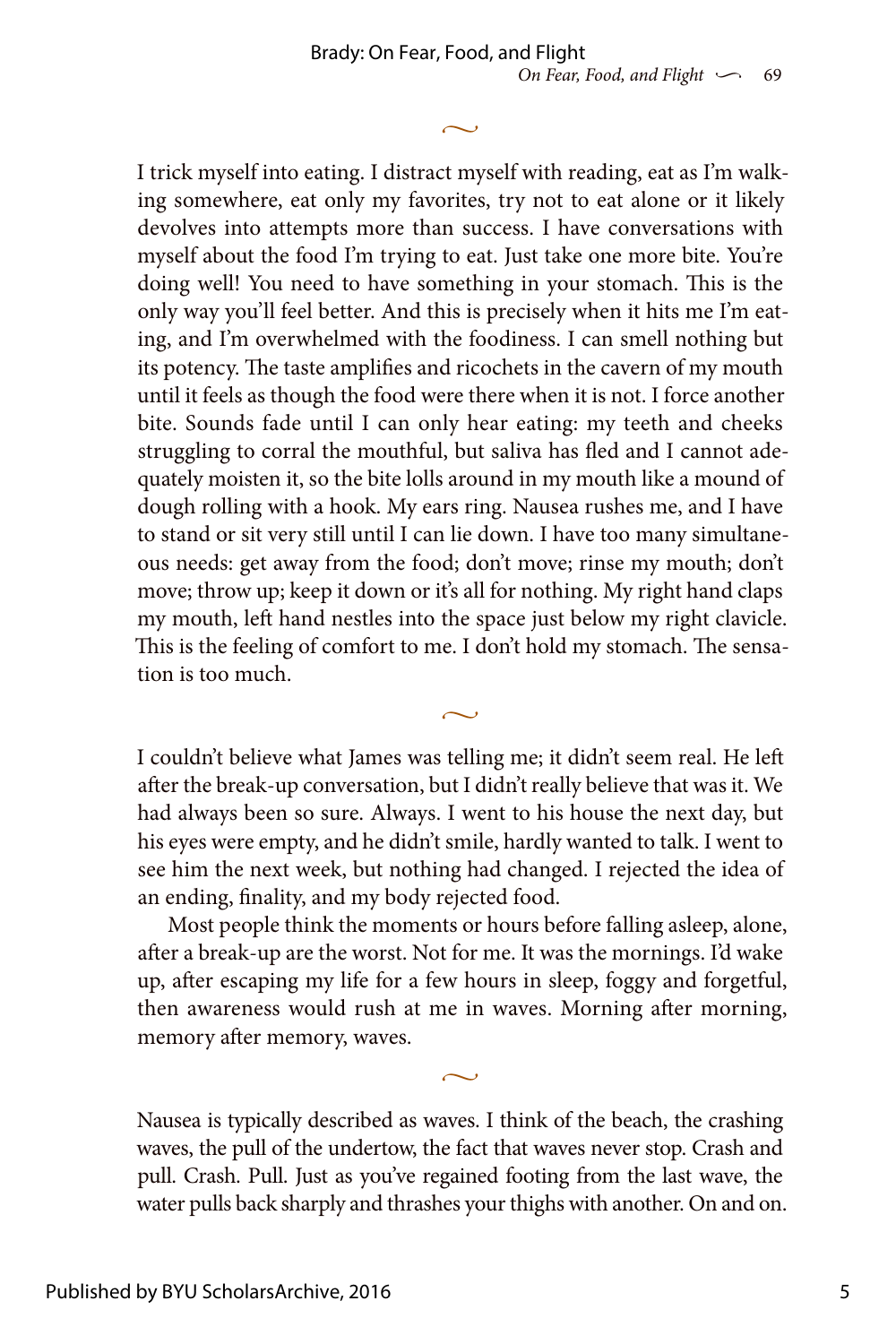That, to me, is the aptness of this metaphor: I can't think of a waveless beach. Even when only a little lapping is present, the waves are there, ready to rear back and pound the shore, with no end in sight. Nausea, however, typically has an end in sight: expulsion. Relief. Progress. In my case, that's rarely true. Instead, I constantly battle nausea with no guarantee of relief. I feel the fear of throwing up without the satisfaction of fulfilment.

 $\sim$ 

I've tried every trick to get myself upside-down. And when I'm not physically practicing, I search for answers in words. While searching *Yoga Journal* for something I'd maybe missed, I found Linda Sparrowe's article on conquering the fear of flight. She says, "Handstand, like all balancing poses, requires that you feel comfortable with instability. When faced with instability of any kind—physical or mental—most of us tend to recoil immediately and try to regain control by locking things tightly in place. Ironically, this reaction only serves to make us more rigid and less able to make minute and sensitive adjustments to bring ourselves back into balance."<sup>2</sup> Perhaps here, finally, I've found my problem: the thought of my body inverted, standing upside-down in a wide room, reminds me of pill bugs I found in my garden as a girl. I coaxed them into my palm, their translucent legs tickling across my skin. And then I flipped them over. For a split second I could see their soft gray underbelly, legs flailing, trying to regain control: vulnerable and bare. In a blink, they rolled together, the hard armor of their back protecting their weakness, recoiling against instability. They took too long to unfurl their bodies in my hands, and I lost interest; they didn't trust me.

James and I had planned on getting married. We had picked a ring. It had seemed so sure.

 $\sim$ 

Now that future is flying.

*Flight* typically has a positive connotation. Freedom unfettered. Lightness, weightlessness, soaring to the heavens. Angels.

<sup>2.</sup> Linda Sparrowe, "Standing on Your Own Two Hands," *Yoga Journal* (May/June 2003): 110.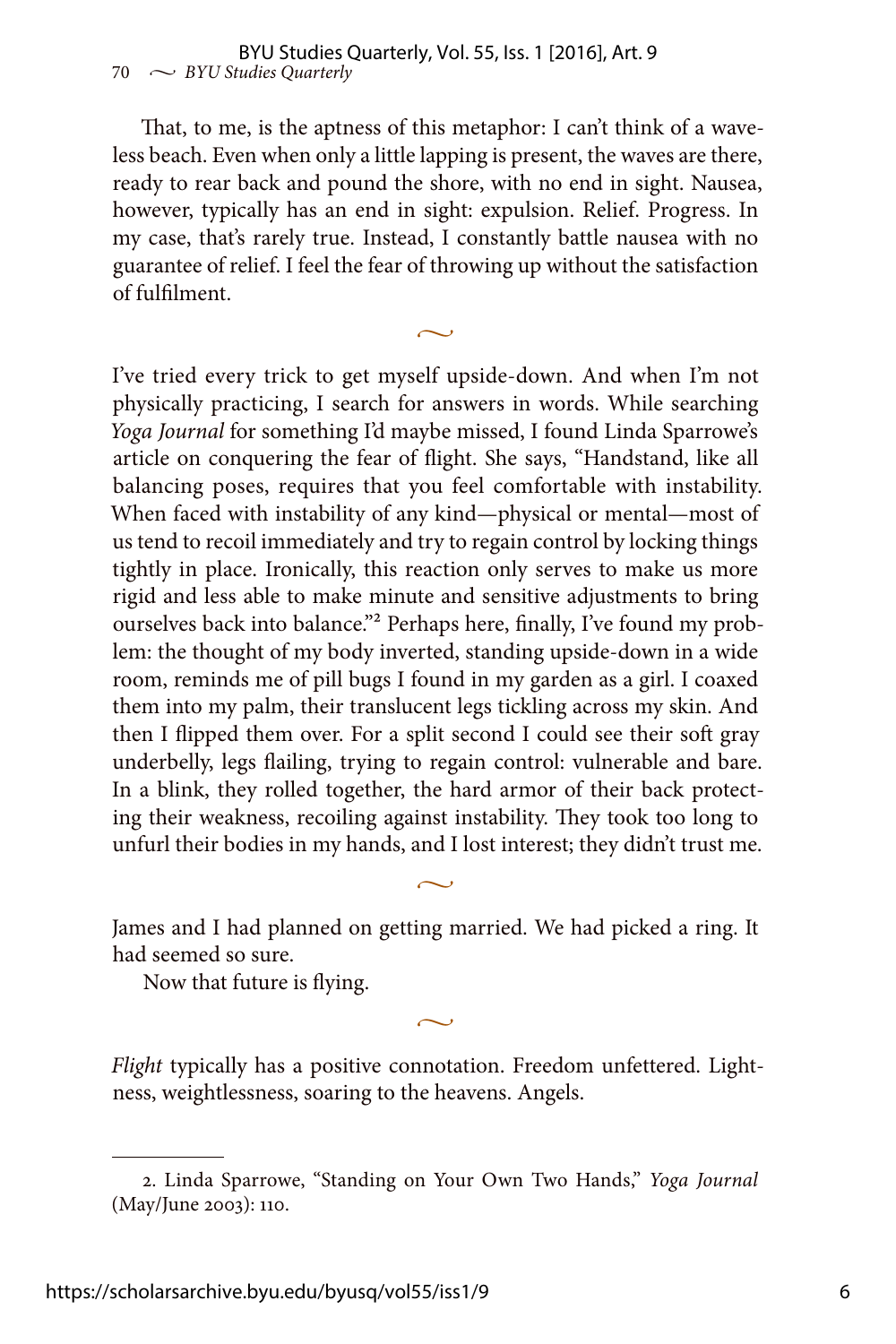I can see the appeal of these notions. I would also love to feel those heights of jubilation, exultation. But when I think of that kind of freedom, my first thought is water—not flying, but floating. I am fascinated with swimming things; otters over eagles. When I want to feel weightless, I take a bath.

Maybe this started in my dreams. I have a recurring dream of flight. Always, I am back in my hometown, on the small country lane in Idaho where I spent most of my childhood. As I walk down the lane, I find a broomstick, and I know it can make me fly. So I straddle it, and take off. I soar high, feel the catch in my chest as I lift. And I'm very good at flying: I barrel-roll, I dive, I speed through trees. But always, a storm kicks up. The sky darkens, and I realize I'm alone, in trouble. I have to get to the ground, but the wind whips and whistles and rain stings my cheeks. I'm no longer in control of the broom—the storm has taken over. I roll through the skies with the gray clouds in utter terror. Eventually, I fall, grounded again. I abandon the broom and run home. When the storm breaks, I look outside for the broom, but I never find it, and I know I'll never fly again.

James had broken the relationship, but to me it felt more suspended. It seemed so clear to me that he wasn't free to think clearly; depression had been slowly stealing his rational thinking, his personality. Over those summer months his mood and motivations dampened, gradually growing heavy, weighted. He believed he would never make me happy; he believed he had to leave.

 $\sim$ 

I didn't think so. And I didn't think leaving him on his own while he was struggling was a good option either. I asked him to try an antidepressant. I thought it would help him float back to the surface, feel more himself, feel free.

 $\sim$ 

When most people think about a fear of flying, they might think of planes, mechanics. My fear of flight is personal. It resides in my body, the way Crohn's does; a disease. And I wonder if perhaps James isn't experiencing these same sensations: With Crohn's, my stomach pitches with nausea, and I reject food; with depression, James's thoughts roil with doubts, serotonin flees, and he rejects people, love. I tried to make it through a meal one mouthful at a time, and James tried to walk toward the future one day at a time. Only when we stepped back to look at our actions